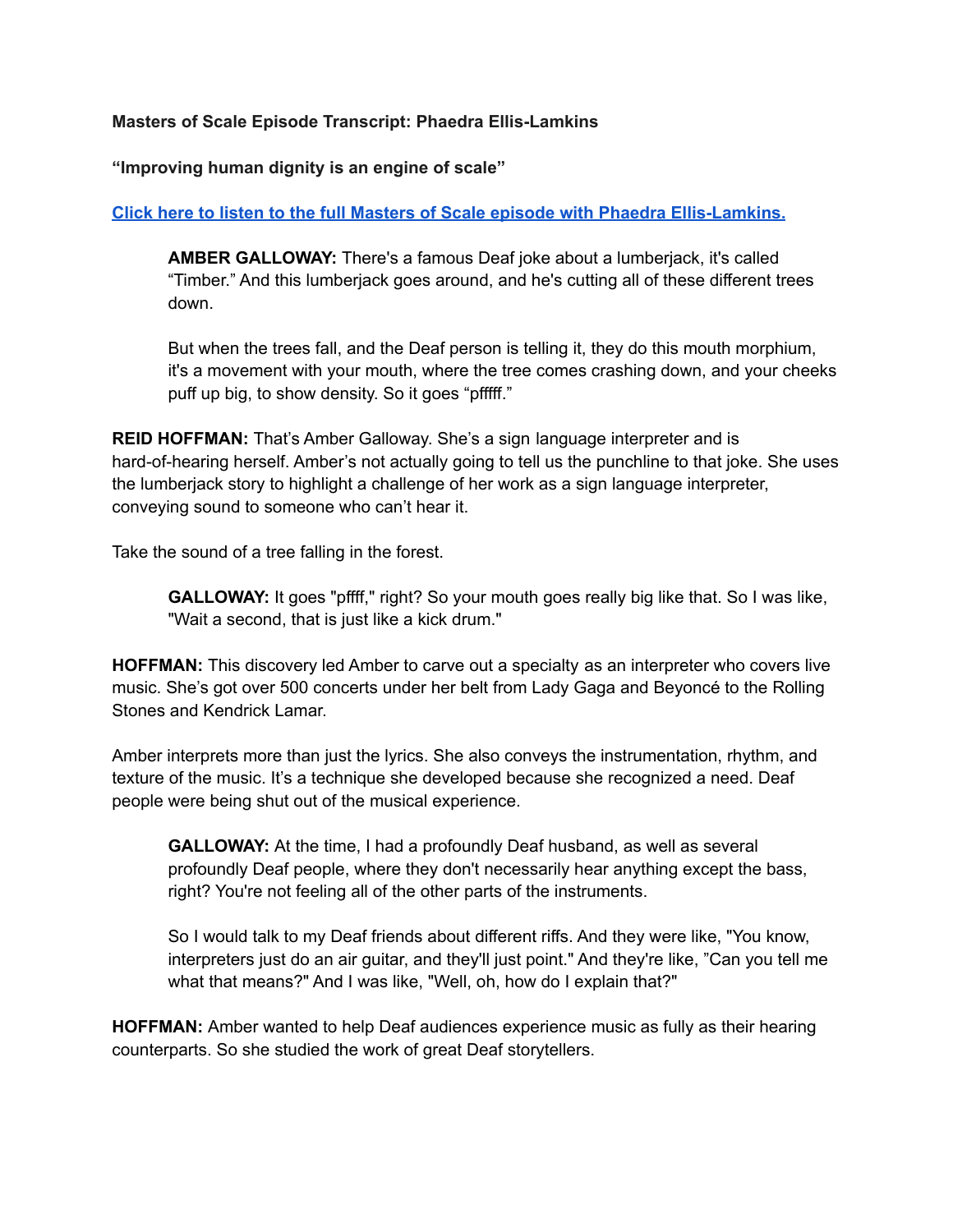**GALLOWAY:** I was able to see how they dealt with sounds like the ocean crashing, what their face looked like when the ocean crashed, or when a car skid, and applied it to the actual instruments.

**HOFFMAN:** To Amber, this work is about more than music. It's about access to human dignity.

**GALLOWAY:** The biggest question is always, "Why do Deaf people go to concerts?" But if you think about it from a humanistic approach, we are more than our ears. When I go to music festivals, I love the smell of the dirt and sweat and beer and perfume and patchouli. I love to see the smiles on people's faces. The awkward dancing. The amazing dancing. The flags waving everywhere. There's so much more to live events than thinking about what my ears can and can't do.

**HOFFMAN:** Amber believes so strongly in this mission that she started her own company, employing a full team of hearing and Deaf interpreters.

In fact, they've created a signed version of this story for our Masters of Scale audience. You can find the link to their video in our show notes or at Mastersofscale.com.

Amber's secret to growing her career, and her business, was putting the dignity of Deaf audience members at the center of her process. Organizing around that principle was actually a key driver of her success.

That's why I believe delivering human dignity to your customers is more than just good practice. It can actually be an engine of scale.

## **[THEME MUSIC]**

**HOFFMAN:** I'm Reid Hoffman, co-founder of LinkedIn, partner at Greylock, and your host. And I believe delivering human dignity to your customers is more than just good practice. It can actually be an engine of scale.

Here's a hypothetical. Let's say there's a new vehicle that gets you to work five times faster than your current commute every time. It's private, it never crashes, and it delivers you door to door.

The only catch? When you get to the office, you arrive dressed as a chicken.

In every meeting, there you are in your chicken suit, leading the all-hands, or delivering your presentation.

So, would you do it?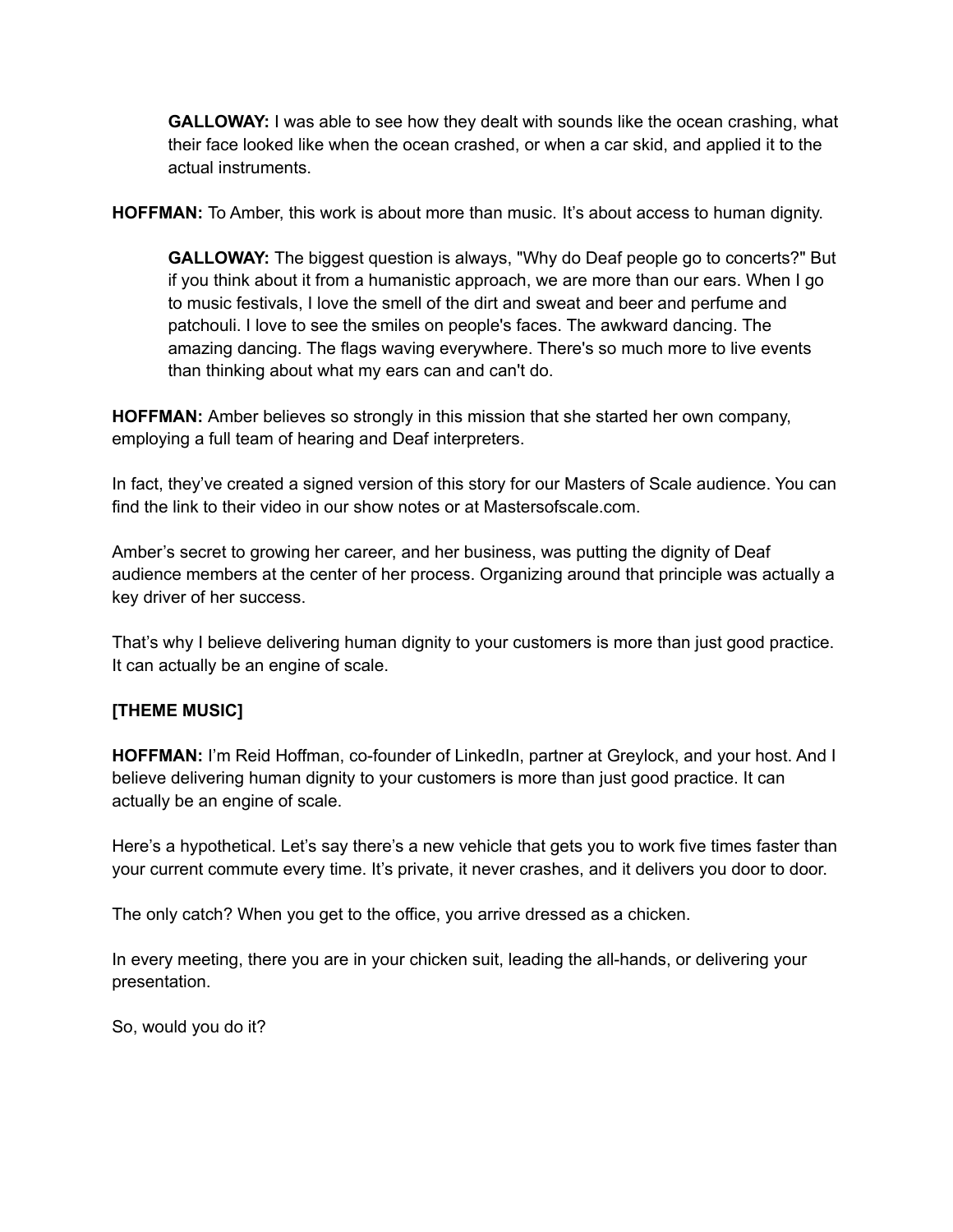Your answer probably depends on how much you value your dignity. (And maybe your company's dress code.) For many of us, preserving our dignity is well worth the extra commute time.

But dignity is about more than how we feel on a given day. It's about how freely we are allowed to move through the world. And it can be taken for granted, especially if you're not used to having your own dignity questioned.

If you lose track of dignity as a yardstick for your business' success, you're missing out on a powerful key metric. And you may be missing a critical lever to get to scale.

I wanted to talk to Phaedra Ellis-Lamkins about this because as the co-founder and CEO of Promise, Phaedra thinks about her customers' access to dignity all the time. Promise is a platform that works with local governments to help their residents settle unpaid bills. They provide flexible payment options and longer billing cycles. If you've ever been on the losing end of an electric bill you can't pay, you'll know how valuable this optionality can be.

Prior to founding Promise, Phaedra was a union leader, a CEO for a green jobs organization, and ran revenue and operations for a home health-care platform. She even pulled off the seemingly impossible, and helped a music legend gain back the rights to his work. More on that in a bit.

Phaedra's entrepreneurial superpower is in taking a contrarian lens to existing systems and seeing where human dignity is lacking. Phaedra can see which small adjustments to a product can bring huge improvements to the lives and dignity of her customers. She comes by that awareness through her own experience, growing up in a working-class family in San Francisco.

**PHAEDRA ELLIS-LAMKINS:** I went to a school where you were in the GATE program for the gifted kids and all the kids brought their lunch, and I didn't because I had free lunch.

**HOFFMAN:** Then, Phaedra's family experienced a small improvement in income. It had a big impact on her life as an elementary-schooler.

**ELLIS-LAMKINS:** Then I went into the 40-cent lunch because we went to reduced. And so the big thing for me was I noticed I no longer had to stand in the free lunch line, so everyone didn't know. I was probably in third grade, and I just knew I didn't want to feel that way anymore. I always thought I want other kids to not feel the pain and the embarrassment and the shame of having to be in the line that no one else is in that lets everyone know you can't afford lunch.

**HOFFMAN:** The indignity of the free-lunch line stayed with Phaedra as a concept as she moved on to high school, college, then into the professional world.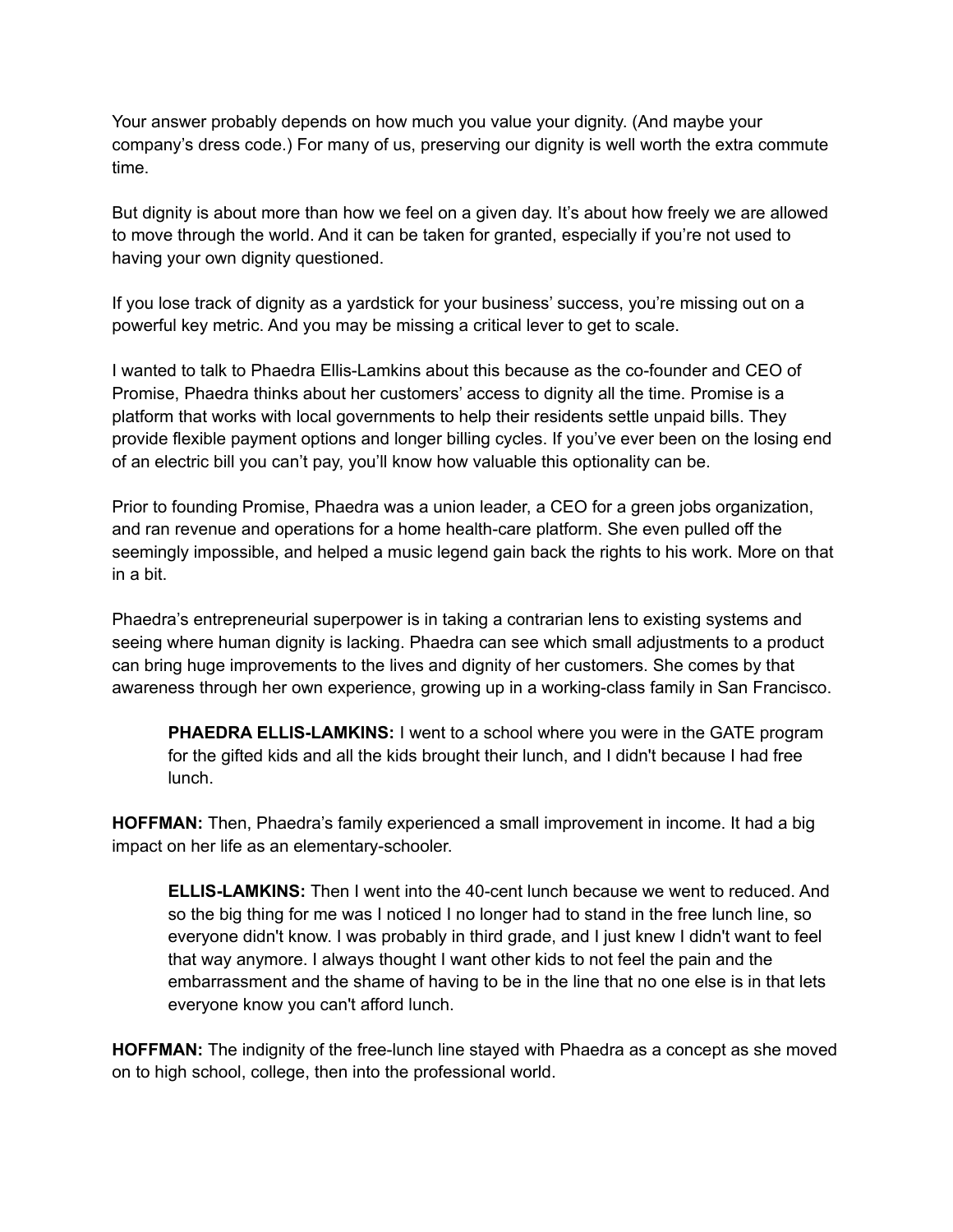**ELLIS-LAMKINS:** I was really moved by justice. I always wanted to have a sense of justice. So when I was young, I thought that meant being a civil rights lawyer.

**HOFFMAN:** Instead, Phaedra became a labor leader in the Bay Area in the late 90s when Silicon Valley was on the cusp of its first tech boom.

**ELLIS-LAMKINS:** It was the center of innovation. And what we were seeing is that people who were receptionists, janitors, all of a sudden, people began to outsource them. And so engineers became very important and anyone who wasn't building product became less important. And that meant that people who used to have middle class jobs now had jobs that paid very little; it was increasingly undocumented folks.

And the lack of humanity as we met with some of these technology companies and said, "Hey, these are the people who clean your buildings. These are the people who cook for you," and the disconnect between the dignity and work for those folks was shocking to me. Because the essence of technology was supposed to be liberation, freedom, access to information. And just in your building, paying people minimum wage or less than minimum wage while providing dry cleaning for your workers was shocking. And just unacceptable for the type of potential I think that tech has. It was not consistent with the theory of technology and scale.

**HOFFMAN:** Yes. And super important for everybody in the tech industry to pay attention to and try to be part of the solution versus problem.

**HOFFMAN:** To Phaedra, the disconnect was obvious. These rising tech giants were promising a great democratization of knowledge and access to the world. So how could they stand for such inequality when it came to their own hiring?

It was a problem she wanted to understand because she believed in technology's potential for scale impact.

**ELLIS-LAMKINS:** I think sometimes if you believe in social change, you're worried about just the individual experience. And so the key mindset for me is the more we scale, the more people get impact. And so I want to drive to impact instead of individual.

**HOFFMAN:** The fact is, technology companies, and really most companies, are great engines for efficiency and for building. But you have to make sure you're being efficient at the right thing. If you're leaving out key stakeholders like your workers, or your community, it will get harder and harder to right the ship later on.

Phaedra believed in a world in which technology companies could serve real benefits to the working class and the poor. But it would take some time to bring that vision to life. After over a decade as a labor leader, she spent five years leading the green jobs organization, Green For All. The nonprofit connected underrepresented communities with the jobs of the future,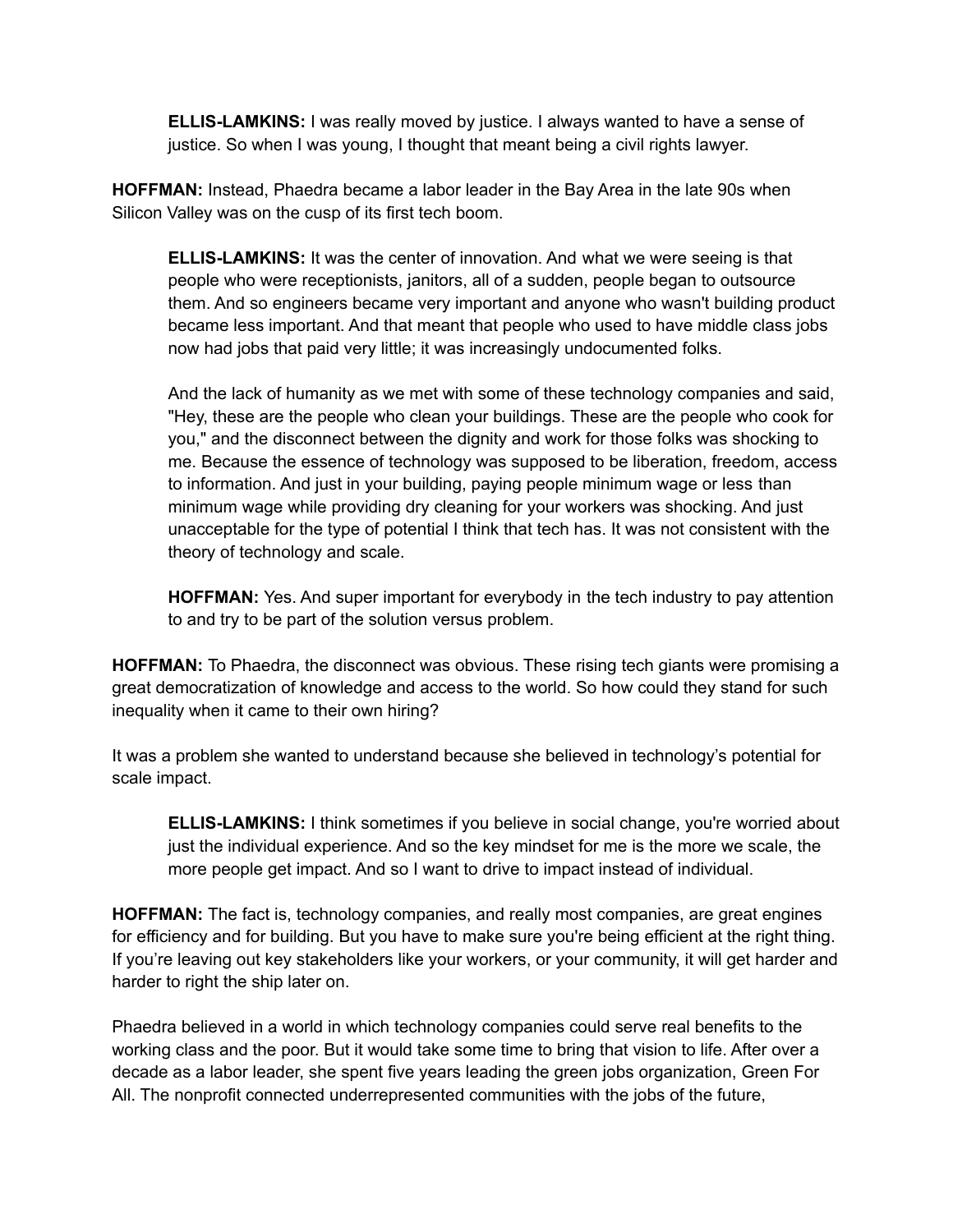deploying technology to improve environmental and economic outcomes. It was a way to help close the opportunity gap in one of the world's fastest-growing sectors.

But then she got an unexpected opportunity to take a career detour — and with it, a chance to change a famously entrenched system. Buckle up because it's one of the more interesting side quests we've ever featured on this show.

**ELLIS-LAMKINS:** I worked with Prince.

**HOFFMAN:** That's right, the music artist Prince Rogers Nelson became a client of Phaedra's in 2014.

**ELLIS-LAMKINS:** I started working with him around advocacy actually, which is how to think about integrating music and activism. And through that ended up working with him to get the master's deal that he wanted with Warner Brothers Records to really have artistic freedom.

**HOFFMAN:** If you don't remember this moment, it was a seismic one for the music industry. Prince had been in a dispute with his music label, Warner Bros., since the early 90s, over artistic control of his master recordings. It was the reason Prince temporarily retired his name in favor of a symbol.

But by the time Phaedra got involved in 2014, the battlefield had shifted. Streaming platforms from YouTube to Spotify had changed the nature of the relationship of artists, labels, and revenue.

**ELLIS-LAMKINS:** What changed in streaming is the way that artists were paid. And what was interesting is we looked and the record companies owned large portions of the streaming companies. And so it meant that they had changed the economics. So here you had the potential of artist liberation and artist freedom and more people getting access to music, but it devalued content, because it changed the split. It changed the way that people were paid.

**HOFFMAN:** Once again, Phaedra found herself and her client at the intersection of technology and human dignity. Phaedra saw that scaling tech platforms democratized access to music by consumers, but did the opposite for artists.

**ELLIS-LAMKINS:** It was striking to me that you had an artist who is arguably one of the greatest artists of our times. He's brilliant, and his content was being devalued. It was being heard more but paid less, and he had less control over it. Here was technology, and we had absolutely no control about the way that music was going to be heard and delivered.

**HOFFMAN:** Phaedra had a moment of particular clarity in the middle of negotiations.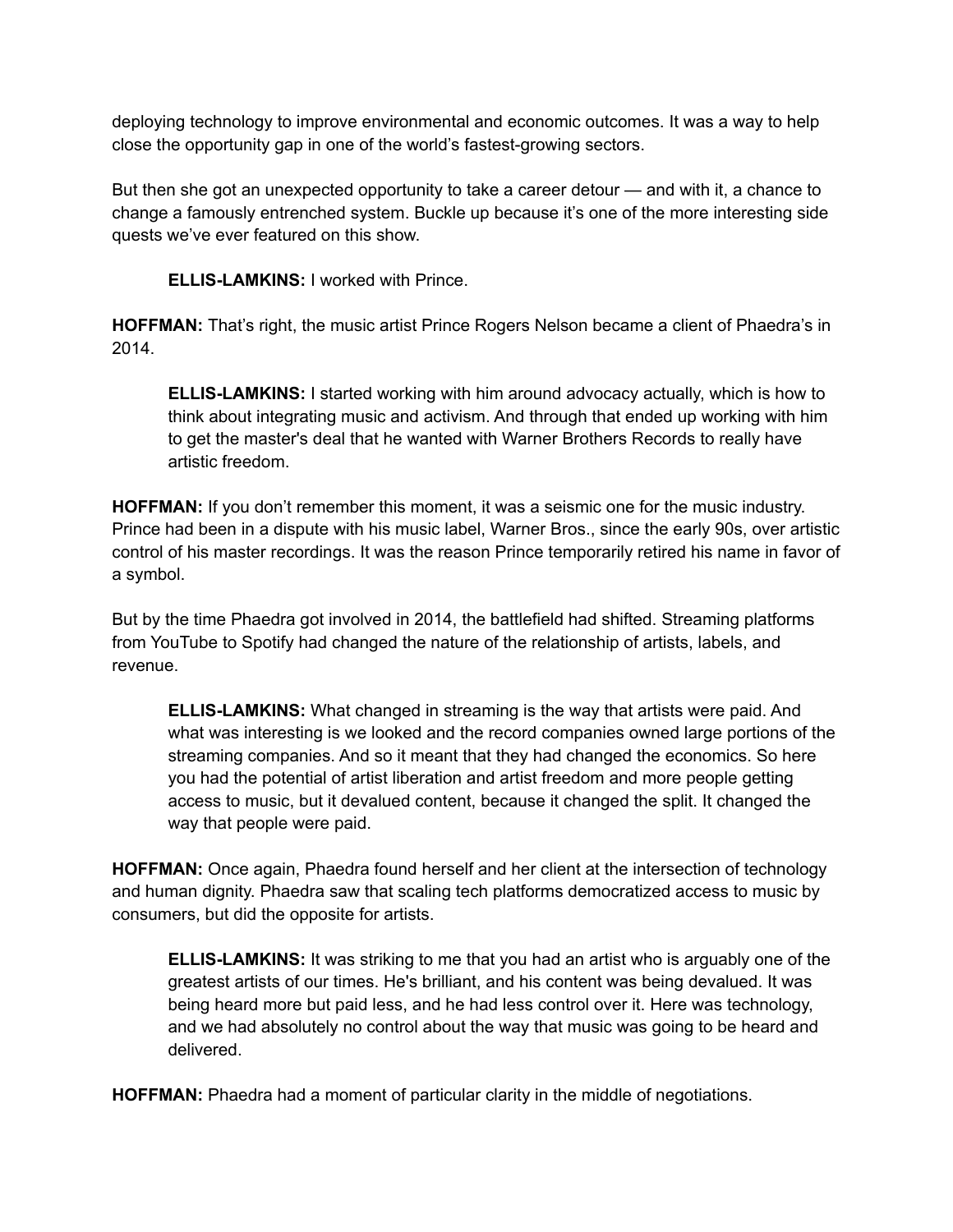**ELLIS-LAMKINS:** I was sitting in a meeting with a music exec, and they used the word exploitation, and they said, "We want to exploit the music," and just something went off in my brain, and I was like, "Oh! You want to exploit us?" And they said, "No, no, Phaedra, it's a business term." I'm like, "No, no. This is clarity. You're an exploiter, get it, and you're putting in the contract, 'Here's how we're going to exploit your music.'" So I was like, "This is clean. I get it."

**HOFFMAN:** The word "exploitation" might have meant one thing in legalese. But Phaedra zoomed out to look at the big picture. What she saw there was an arrangement that failed to put any value on the artist's dignity and a system that worked hard to maintain an imbalance of power.

**ELLIS-LAMKINS:** I realized I'd been in a room of the most amazing artists in the world, and we were talking about streaming, and it was clear that people didn't understand how it worked. So you needed someone else to explain to you, which put you at such a disadvantage.

**HOFFMAN:** In the end, Phaedra succeeded in helping Prince reclaim ownership of his master recordings, a feat over 20 years in the making. It was a victory that emboldened and inspired countless other artists seeking out their artistic independence, from Kanye to Taylor Swift.

After her success with Prince, Phaedra had many professional avenues open. But her heart remained tied to the mission of giving human dignity to the poor and working class. To do this at scale, she decided she would need to leverage the kind of tech that had changed the music industry. Which meant she had to become more of a technologist herself.

**HOFFMAN:** What was the path to get into the tech industry? Where do you go, "Okay, so tech is possible scale, we can possibly change the rules of this game?" What was the next step?

**ELLIS-LAMKINS:** So I thought about going to business school. I sat in on a class, and I was like, "Okay, I just been managing Prince. I had done some of the things that people were trying to figure out how to do." I'd made deals, I'd done stuff. And then it was just like the center of young privilege. So I just was like, "Oh, this is not my jam."

**HOFFMAN:** Instead, Phaedra surveyed her network — a great move if you're ever unsure of your next step.

**ELLIS-LAMKINS:** I had a friend who introduced me to Mitch and Freada Kapor.

**HOFFMAN:** Mitch and Freada Kapor are socially responsible investors. They invited Phaedra to meet a few of their portfolio companies.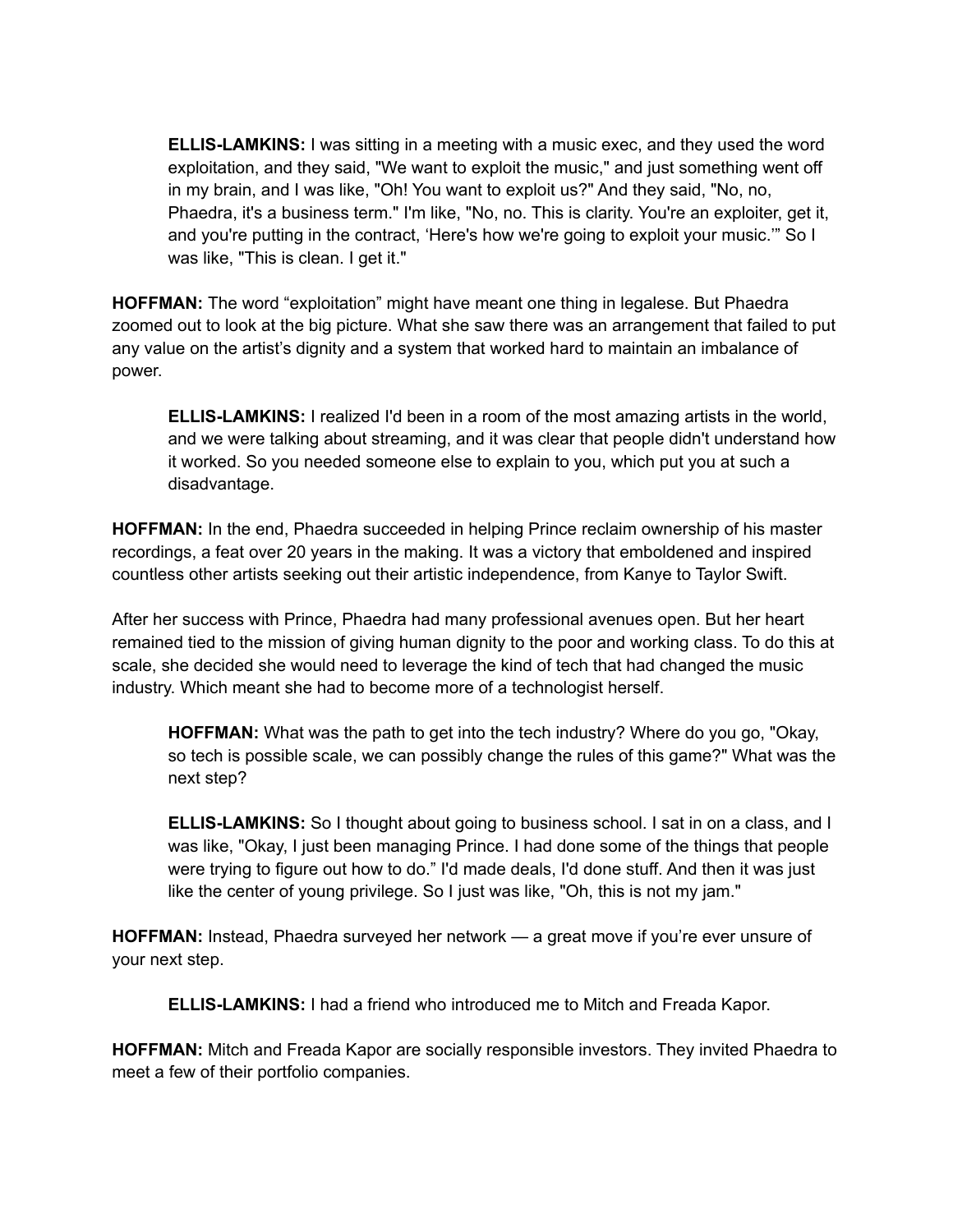One of them was a home health care start-up called Honor, which matches families with caregivers. And it was a good match for Phaedra. Back in the labor movement, Phaedra had spent years recruiting home-care workers to their union. It was rewarding but painstaking work, that happened one worker at a time.

**ELLIS-LAMKINS:** Working as an organizer, it was going from one person, human interaction, to actual scaling the experience. And the kind of change I wanted wasn't possible with the one-to-one human interaction.

**HOFFMAN:** Phaedra knew she wanted to build some sort of platform for good, focused specifically on human dignity. But before she could found a tech start-up, it seemed wise to learn how one works. She met with Seth Sternberg, Honor's co-founder and CEO, to see if there was a place for her at the company.

**ELLIS-LAMKINS:** He knew more than me about technology, but I knew more about the industry that he was doing. I could learn, but I could also teach, which I thought gave me leverage.

**HOFFMAN:** Counterintuitively, you don't actually have to have a long background in tech to lead a tech company. Leadership skills can be very transferable. But coming to the tech sector after building a career outside of it came with some unique challenges.

**ELLIS-LAMKINS:** Well, my challenge started on day one because I came in in heels and a dress, and I was like, "What is wrong with all these raggedy people in jeans and a sweatshirt?" So one, I just was culturally like, "Weirdos." I was just like, "What is going on?" And then they were sitting in a room with headphones on not talking to each other, and I just was like, "What?" And I realized, "They're Slacking? What is going on?"

**HOFFMAN:** Phaedra was experiencing a culture shift that will be familiar to anyone entering a new industry, or even a new company. That shift, in itself, is nothing to fear.

But what Phaedra noticed at Honor was that when it came to language and core concepts, the cultural divide went deeper.

**ELLIS-LAMKINS:** The most frustrated I've ever been at Honor was about the word churn.

**HOFFMAN:** Churn, of course, is turnover. You can have employee churn, or customer churn, and either way, it's a challenge. That's what Phaedra was discussing with her CEO.

**ELLIS-LAMKINS:** Seth and I were having a debate. I was talking about churn, and I was like, "Okay, here's what churn means," and he was like, "Churn is only bad." And I was like, "Well, no, here's why people leave..." He's like, "In our world," because they had all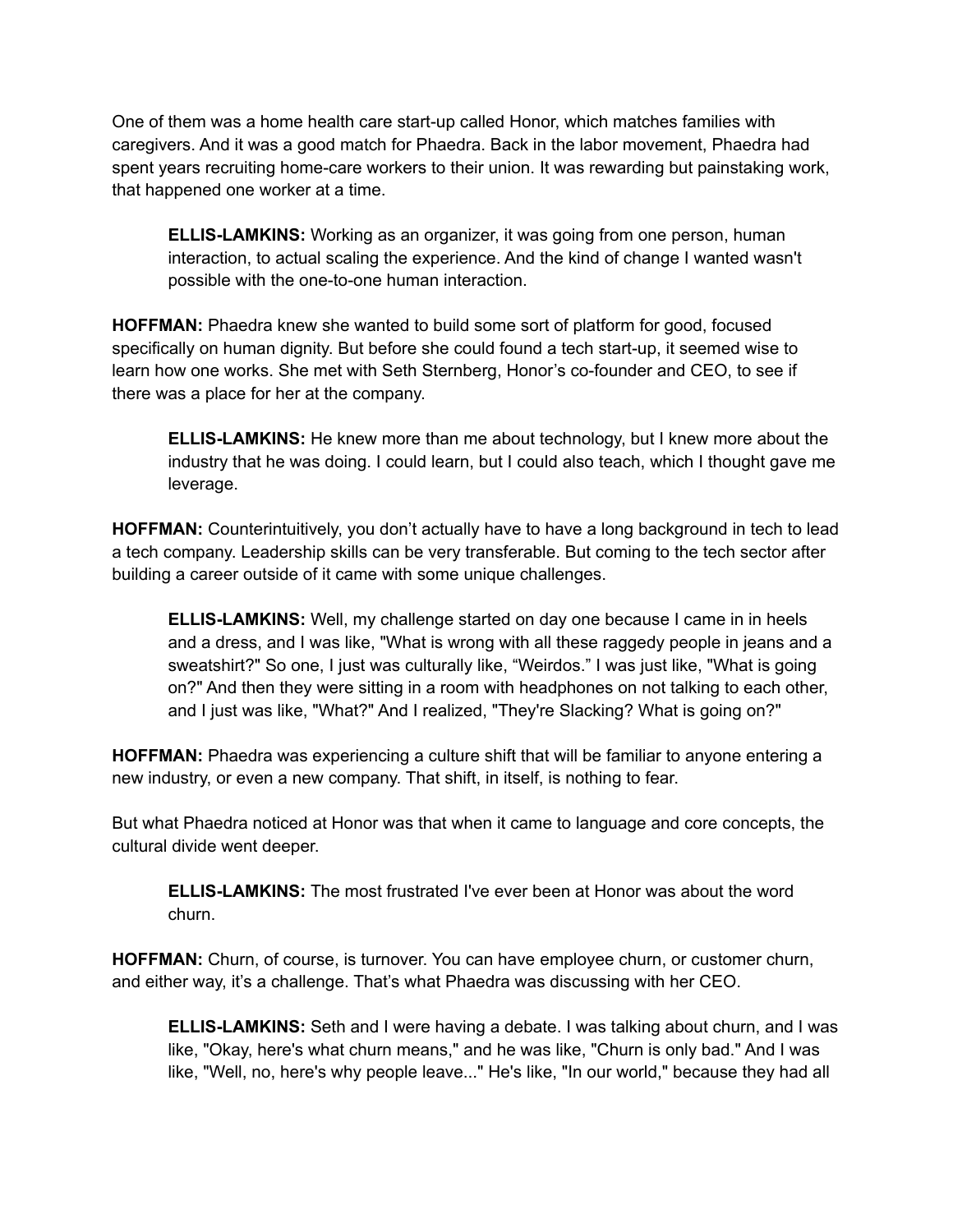gone to Stanford Business School, "Churn is bad." And I was like, "Well churn, technically doesn't just mean bad." And they were like, "No, it is only bad."

**HOFFMAN:** Let's leave aside the substance of the debate itself. Look at the way the conversation about churn broke down. Phaedra had one perspective. Seemingly all of her colleagues had another. And because they had all trained in the same programs, and had similar work backgrounds, they were in the majority. So they just assumed she was wrong. It's the kind of groupthink that's the product of monoculture.

We've talked before about how monoculture can lead to stagnation in a company and how it can cause great diverse talent to walk away. But that happens because of the steady drip of conversations that erode dignity. The experience can feel pretty dehumanizing.

**ELLIS-LAMKINS:** The consequence is, I was like, "I'm smart." I was like, "I am not stupid. You guys don't even know what you're doing. I'm smarter." The language stuff I think is very hard, and it's hard for the person who's used to being smart because all of a sudden you don't have the tools to talk about what's happening and what you want to have happen. Honor was amazing and miserable at the same time.

**HOFFMAN:** A company that doesn't solve for the dignity of its employees has a poor chance of solving it for customers. And a great way to correct for that is in truly diverse hiring — in terms of race, gender, age, and past experience.

**ELLIS-LAMKINS:** The way that people hire people is like, "How do you get such a diverse team?" And I literally am like, "How do you not?" It's clear that going to Stanford, then going to work at Google, then going to business school, then going to McKinsey. It's like that path works for so many people. But I think the challenge is you miss so much.

**HOFFMAN:** For a company to scale, alignment with your customers is critical. That means understanding what matters to them and delivering it with deep respect.

You will want that same standard for your employees. Don't leave their humanity out of the equation as you grow. Instead, make their dignity a measure of your success.

## **[AD BREAK]**

**HOFFMAN:** We're back with Phaedra Ellis-Lamkins of Promise. If you're enjoying this episode and want to share it with friends, hit the "Share" button on your podcast app right now. And to hear my full conversation with Phaedra, become a Masters of Scale Member at [Mastersofscale.com/membership](http://mastersofscale.com/membership). There are lots of great stories we didn't have time to cover in this episode, including the best advice Prince ever gave her, and a moment in which Phaedra turns the tables and asks a couple of questions of me. You won't want to miss it.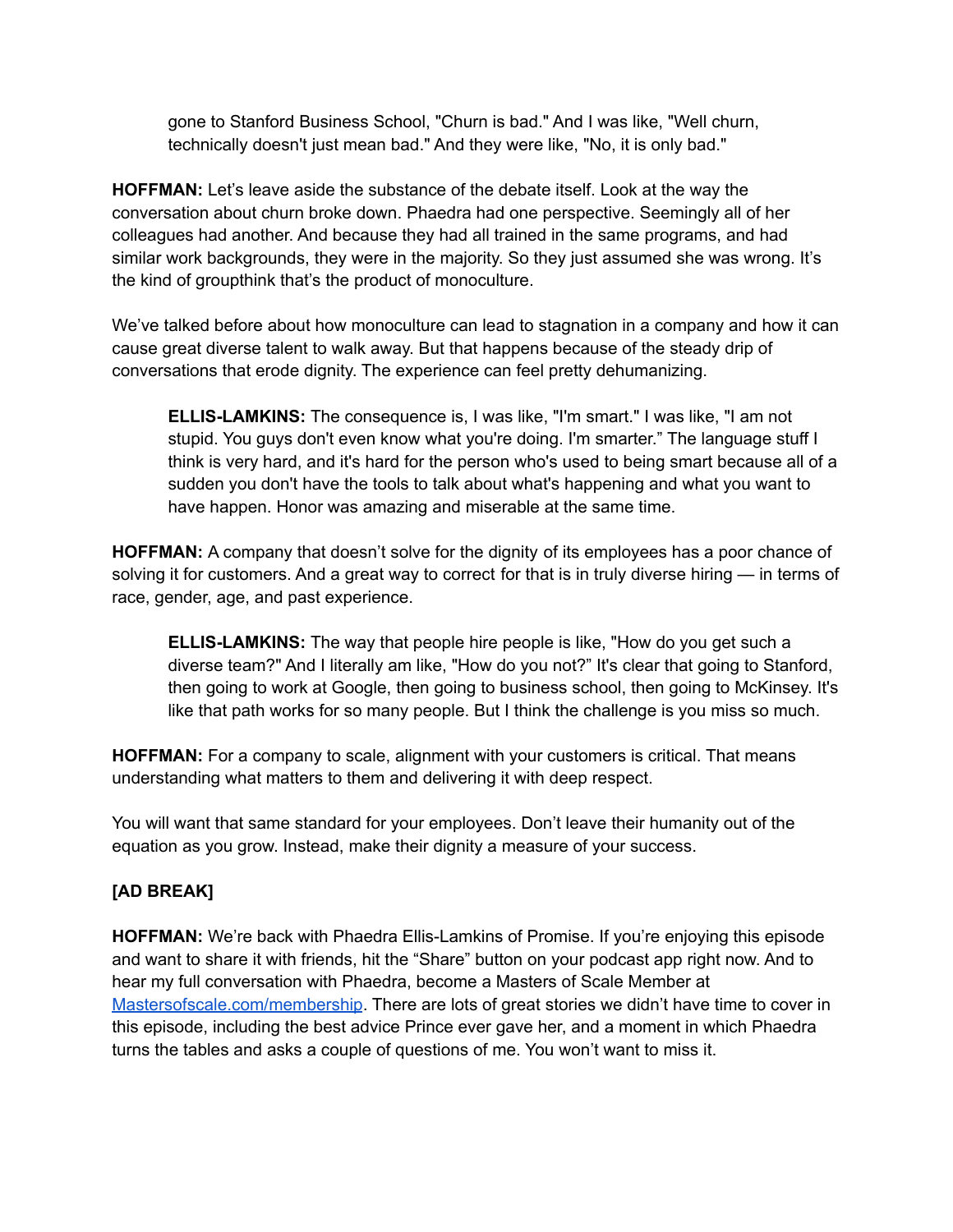When we left off, Phaedra was doing her tour of duty at the home care startup Honor, absorbing everything she could about running a tech firm. After 15 years in the labor movement, the green economy, and a stint as Prince's manager, Phaedra had dreams of leveraging platforms to deliver human dignity to everyone, not just customers with money.

Three years later, she felt ready to launch a platform of her own. But at first, Phaedra didn't know what form the platform would take, or what it would aim to solve.

**ELLIS-LAMKINS:** Often in a marketplace, the only thing you control is the wages of the worker and pricing. And so technology fundamentally is coming through the middle and saying, "The value I have is worth something." But the only way you increase value is by usually decreasing wages or increasing pricing. And so to me, that model was broken. I try to think about: how could you create a technology company that used the benefit of scale, but that the people who relied on the service did better when the company did better?

**HOFFMAN:** Phaedra wanted an alternative to a model that constantly pitted company success and customer success against each other. Rather, she wanted alignment between them, so that customer success and company success would mean the same thing.

You can see examples of this dignity-first approach across the entrepreneurial spectrum, though they may not use that specific word. Here's Sir Richard Branson, talking about the ethos behind building Virgin Airlines.

**RICHARD BRANSON:** Thirty-five years ago, when we started it, the big carriers were dreadful. You were lucky if you had a lump of chicken dumped in your lap, and there was no entertainment. And very, very surly crew generally. And on one of those flights coming to the Virgin Islands, I got bumped, which is a sort of typical thing that airlines did in those days. And so I hired a plane and filled it up with all the people who had been bumped and called it Virgin Airlines as a joke.

**HOFFMAN:** That 'joke' soon became a very real business, and a very real competitor to one of the behemoths of the airline industry, British Airways.

**BRANSON:** What BA didn't realize was that actually people like to be entertained. They like to have a wonderful experience, they like to be in a company where the owner takes an interest in all the details, like a private restaurant.

**HOFFMAN:** To Sir Richard, the inherent problem with the airlines was the adversarial relationship they'd built with their customers. They had forgotten to put human dignity at the center of the user experience. Rectify that, and you would automatically become competitive.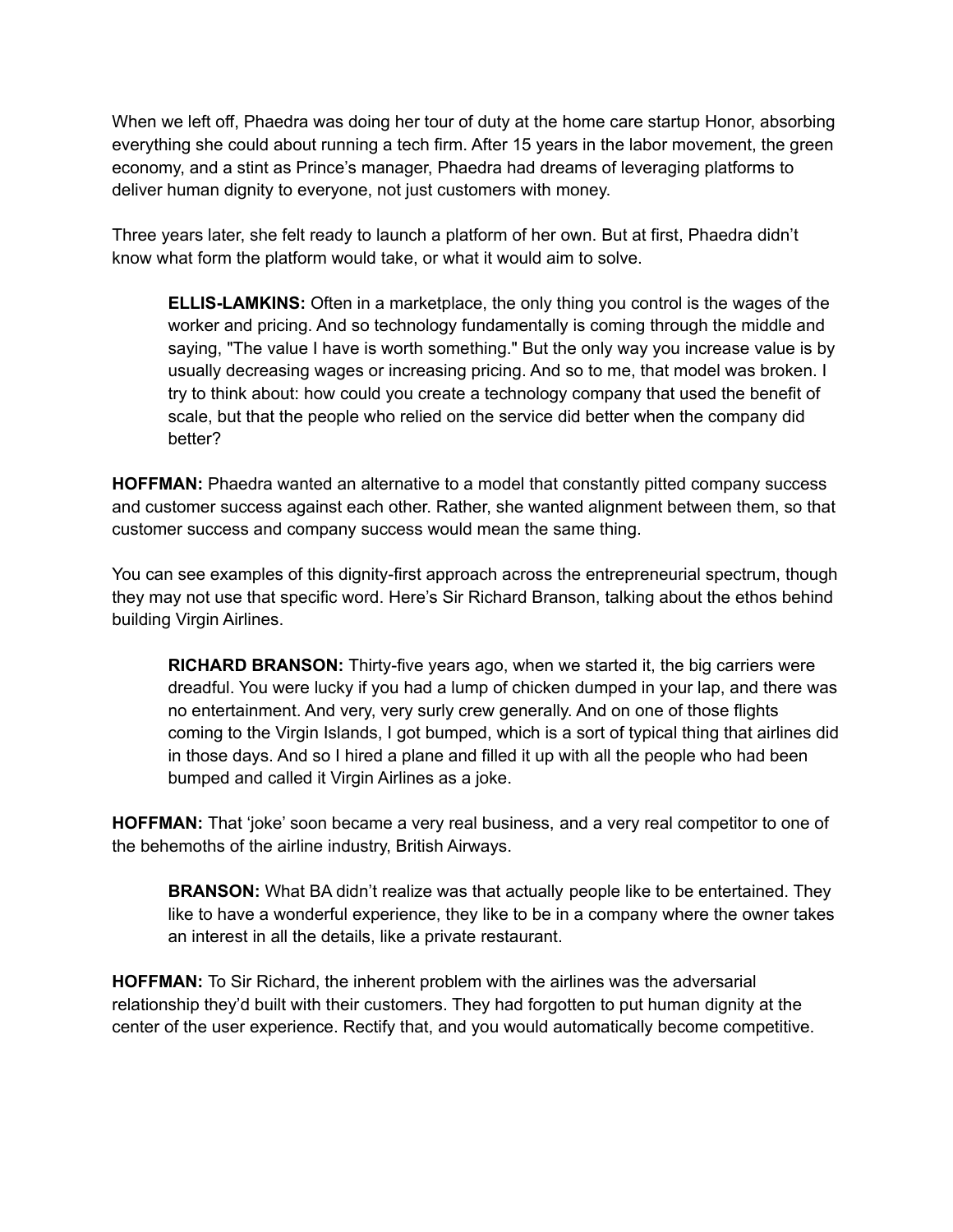This kind of aligned success with customers is what Phaedra wanted for her new business. But she wasn't looking to cater to the jet-setting crowd. Driven by a sense of justice, she wanted a way to ensure best outcomes for people who might not even be able to afford an airplane ticket.

So how could she build a product that was both essential, and non-exploitative, for the type of customer she had in mind?

She found a solution in an unexpected place: government.

**ELLIS-LAMKINS:** Government is a player who has more resources than almost any other entity, and in most places, more resources than the consumer. And it actually has an incentive to do well.

At the time there was bail reform happening. And what struck me is that two thirds of the people that were incarcerated had not been convicted of the crime they were arrested for. So they're really essentially incarcerated because of poverty. And so we were like, "Technology could help there." And that was really the idea is: could you scale bail reform in a way in which you could figure out how people who couldn't afford their parking ticket were not sitting in jail?

**HOFFMAN:** Phaedra saw her moment of opportunity. Here was a huge, intractable problem that was finally getting some attention in the zeitgeist. If she could build a platform that could help people out of jail while awaiting trial, she could deliver access to human dignity at scale. So with her co-founder Diana Frappier, Phaedra created Promise.

Promise was built as a govtech platform, the goal of which was mass decarceration. For people awaiting trial, Promise offered them an alternative to posting bail, that would allow them to stay at home until their trial date. Using this platform, defendants could check in with the system, log upcoming court dates, drug tests, and counseling appointments — all hugely important steps to maintaining one's freedom.

Phaedra and her team went through Y Combinator, and her investors included a range of human-centered venture firms like Kapor Capital. And when Jay-Z and his company Roc Nation invested, news of Promise went viral.

Everything was looking like Phaedra's mission was coming true.

Then something happened that changed her entire perspective in an instant.

**ELLIS-LAMKINS:** I was in the South, in a Southern state, and I was in this meeting, and I swear it was like, "Dukes of Hazzard." And there was this sheriff just... Literally, I just felt like it was a movie, and he was bragging about keeping one person in jail, pretrial for a marijuana arrest for seven years. And so I just thought, "This can't be my client."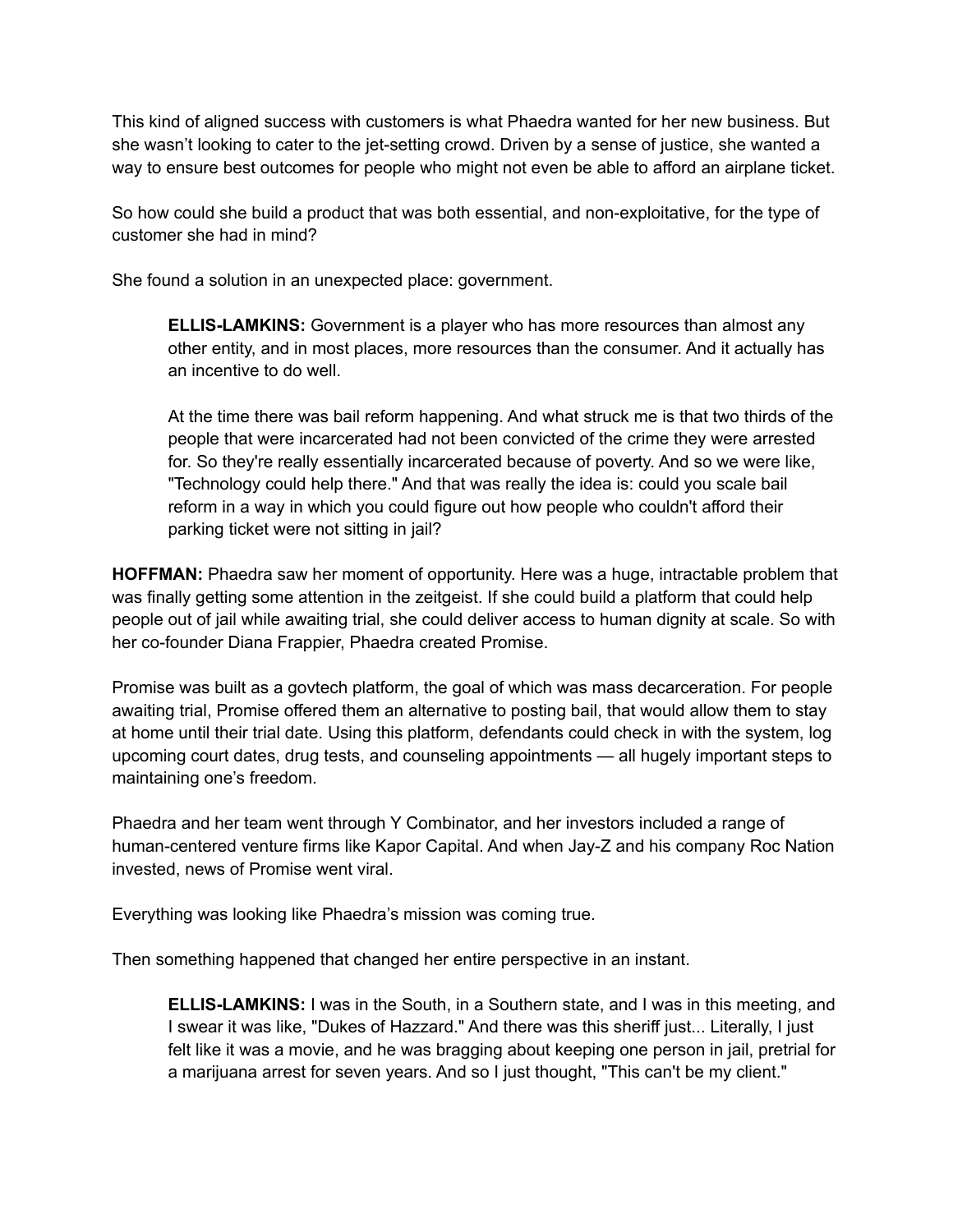**HOFFMAN:** Phaedra was rightly horrified. At that moment, this sheriff was her client, and so was the local court system he represented.

**ELLIS-LAMKINS:** Fundamentally in technology, I felt in order to do well, you have to be obsessed about the client experience. And they were bragging about the fact that they wouldn't let their dogs be in these prisons. And it was shocking to me, and it was an all white room, all the people we saw in jails and prisons were black and mostly black men.

And I just thought, technology at its best, especially SaaS Software creates efficiency and improves right margins. And I just thought, "If I do something for these people, even if what I do causes no harm, the impact of them having more efficiency is harmful." And so I just thought, "I can't help these people."

**HOFFMAN:** This is an incredible epiphany to have in the room. Phaedra wasn't reacting to a breakdown of her platform. Promise had done nothing unethical. But the lens through which she saw her business was the lens of human dignity. That lens essentially allowed her to see into the future — a future of helping corrupt and cruel law enforcement agencies. It was not a future she could accept.

**ELLIS-LAMKINS:** And so I just was sitting this meeting, and I just walked out. Thank God I had a colleague there, and she stayed, but I just was like, "Can't do this. Thanks." I just... I walked out, and I called two of our investors. I called Mitch Kapor and Bill Trencher at First Round, and I just said, "Checking out."

And I felt good. We had capital in the bank. I could pay everyone back. It was more successful than most start-ups. I could return some capital and they both were just very kind and just said, "No, we invested in you." You were always clear about who you are. You didn't want to do something harmful. And so go figure it out.

**HOFFMAN:** I'm actually not surprised Phaedra got this reaction from her investors. Classically, smart VCs are less concerned with a founder's best idea than they are with the founder themself. If the founder is scrappy, observant, can think in contrarian ways, then that's what you're actually investing in.

Phaedra's investors trusted she'd find a suitable pivot. But what?

**ELLIS-LAMKINS:** We'd been sitting in Oakland county, Michigan and meeting with judges, and they were talking about people who are considered the highest risk to not show up for court are people who have a suspended driver's license. If you don't understand the criminal justice system, you would think, "High risk people, someone who's been accused of murder." Like, the system is going to evaluate risk in that way. And, but what I realized is that losing your license is an entry way into the criminal justice system, and most people lose it because of poverty.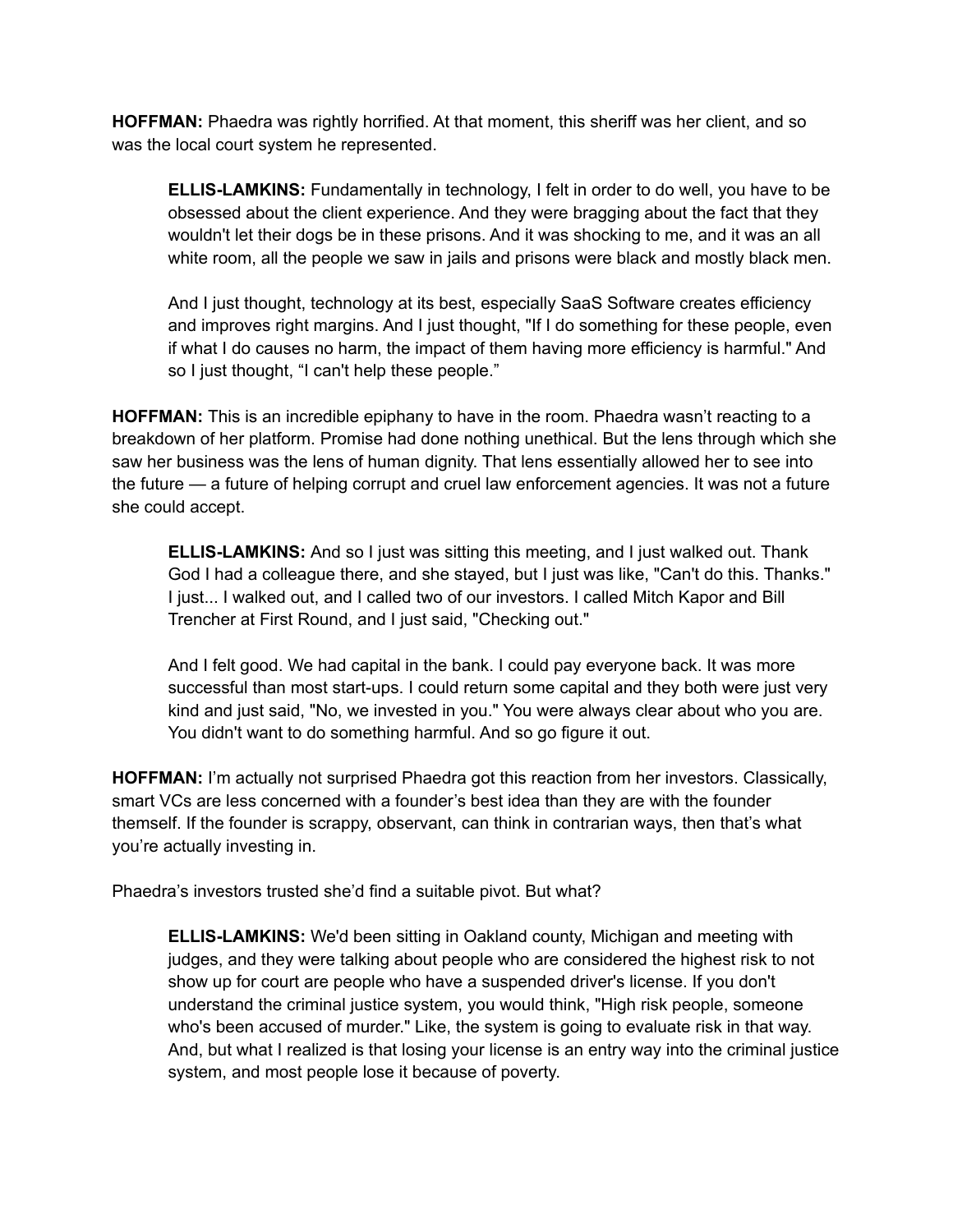And so I went back, and I said, "What happens? Like how do you lose a driver's license?"

Parking tickets, driving tickets, not being able to pay child support. And that just seemed insane that we were bringing people into the criminal justice system because they were poor.

**HOFFMAN:** Phaedra still wanted to address the problem of mass incarceration. Her mission didn't change, but she saw a lever she could help pull even earlier to keep poor people out of the criminal justice system altogether.

**ELLIS-LAMKINS:** So I went back to Oakland, California in a way that only you do when you've been in technology with hubris and met with the mayor and met with the finance instructor. And I was like, "It seems like you have an awful system here. I think we can help you." And the reason is because at the time, if you couldn't afford a parking ticket, you had to wait until it was at least \$500 to put it on a payment plan, which means you had to wait until you had additional fees and fines to pay it back. Then you had to come into the office and then you had to bring a copy of your taxes and you had to pay interest.

So it's like in technology, we were increasingly going to a world where it was: "Buy now, pay later." But for the poorest people who needed the most flexibility, it was, "Come in, show us your taxes," it made it as difficult as possible.

**HOFFMAN:** Pay attention to this last point Phaedra just made. The poorest people need the most flexibility — and yet consistently receive the least. This is a dignity gap that Promise could help solve and not just for the residents of Oakland. Phaedra was sure that municipal governments would be motivated to solve this too. Not only would it be politically popular, and the right thing to do. Even from a bottom-line standpoint, when residents pay their outstanding debts, governments get funded. When residents go to jail, governments spend more money.

As it turns out, organizing your system around dignity is actually more efficient than organizing it around punishment. So the city of Oakland jumped at the opportunity. Right?

**ELLIS-LAMKINS:** Basically the government was like, "No, thank you." And then I was like, "Well unfortunately for you, we have venture capital. And so we don't need you right now."

**HOFFMAN:** Promise made a counterintuitive bet and charged ahead. They created a website on their own, and put it in front of Oakland residents in debt.

**ELLIS-LAMKINS:** We paid people's tickets, and we let them do interest-free installment plans, and 93% of people paid us back.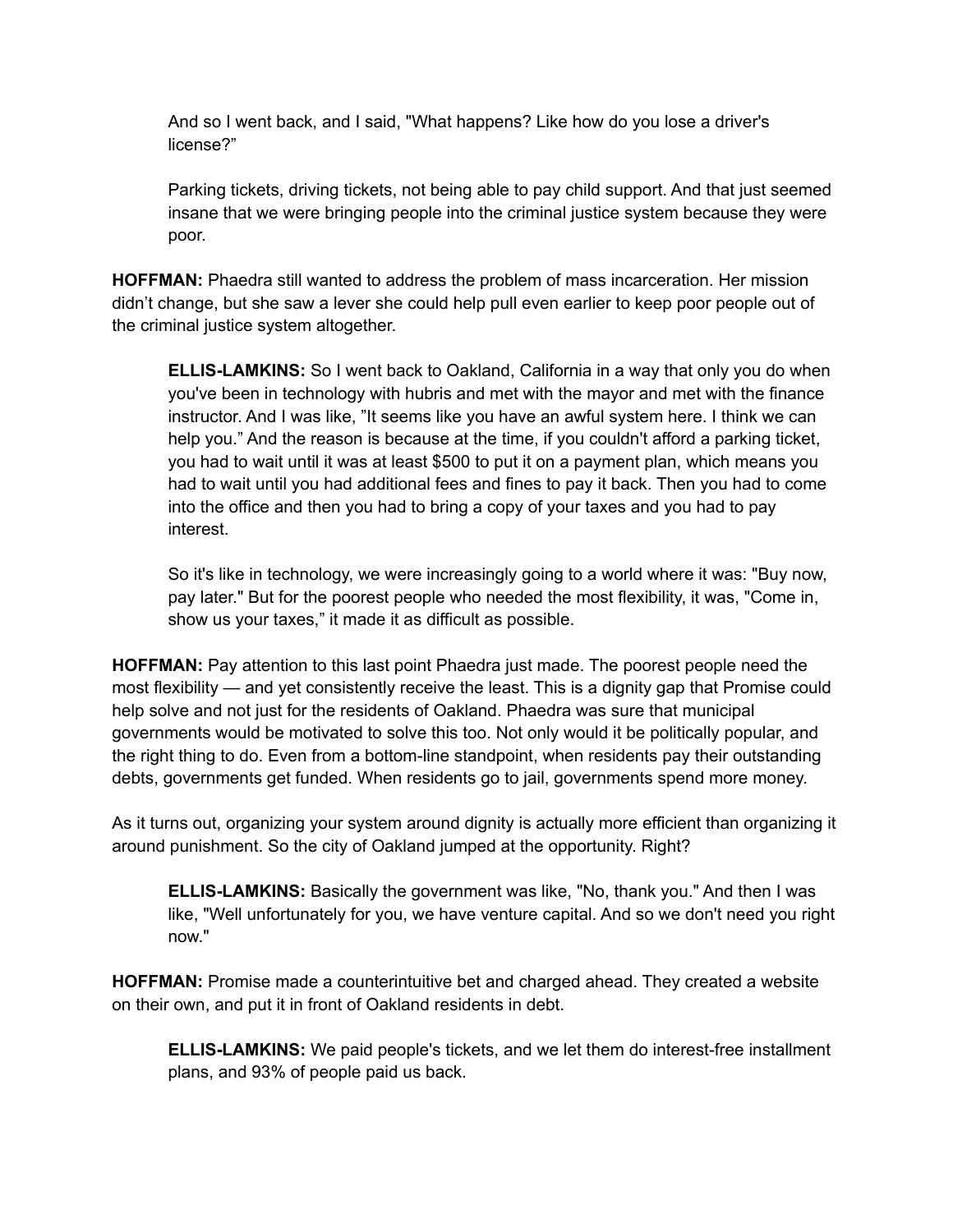And what that showed us is that you could give people who couldn't afford a ticket flexibility, and they would actually pay it back at a higher rate than all people pay their tickets back. And so that's how our business was created.

**HOFFMAN:** Promise challenged the government's assumption that people in debt were untrustworthy. And the proof was in their success rate. A 93% repayment rate was a staggering victory. It showed that Phaedra's contrarian thinking was also completely right.

Once Promise had proven their concept in the city of Oakland, other municipalities started catching on. Soon Promise was working with cities, counties, states, and utility companies across the country.

**ELLIS-LAMKINS:** It was really the belief that people will pay you back if you make it easy for them, which is what we do for people with good credit. We just don't do it for poor people.

**HOFFMAN:** Phaedra's exactly right. Giving poor people the same access and optionality as people with money is a matter of basic human dignity. And it's also a lever to scale.

**HOFFMAN:** So you begin to say, "Okay, now I figured out a technology that increases human dignity, that gives more opportunity to these amazingly great and talented people who are otherwise systematically disadvantaged."

**ELLIS-LAMKINS:** Yes.

**HOFFMAN:** So now you have to start figuring out the scale to this.

**ELLIS-LAMKINS:** We wanted to figure out how to have a product that had the highest amount of respect and dignity with the least amount of human interaction, which is hard to do.

**HOFFMAN:** Wait — let's play that back.

**ELLIS-LAMKINS:** The least amount of human interaction.

**HOFFMAN:** The least amount of human interaction?

**ELLIS-LAMKINS:** One really good thing about my training at Honor is from a revenue perspective, anytime someone called us, we had failed. And so the real goal for the team was to have no phone calls and no communication. If a product works well, you don't have to call, and you don't have to text, you don't have to chat. That's when the product works. So for me, if we think that having to ask for help means the product is broken, then that's how we measure success.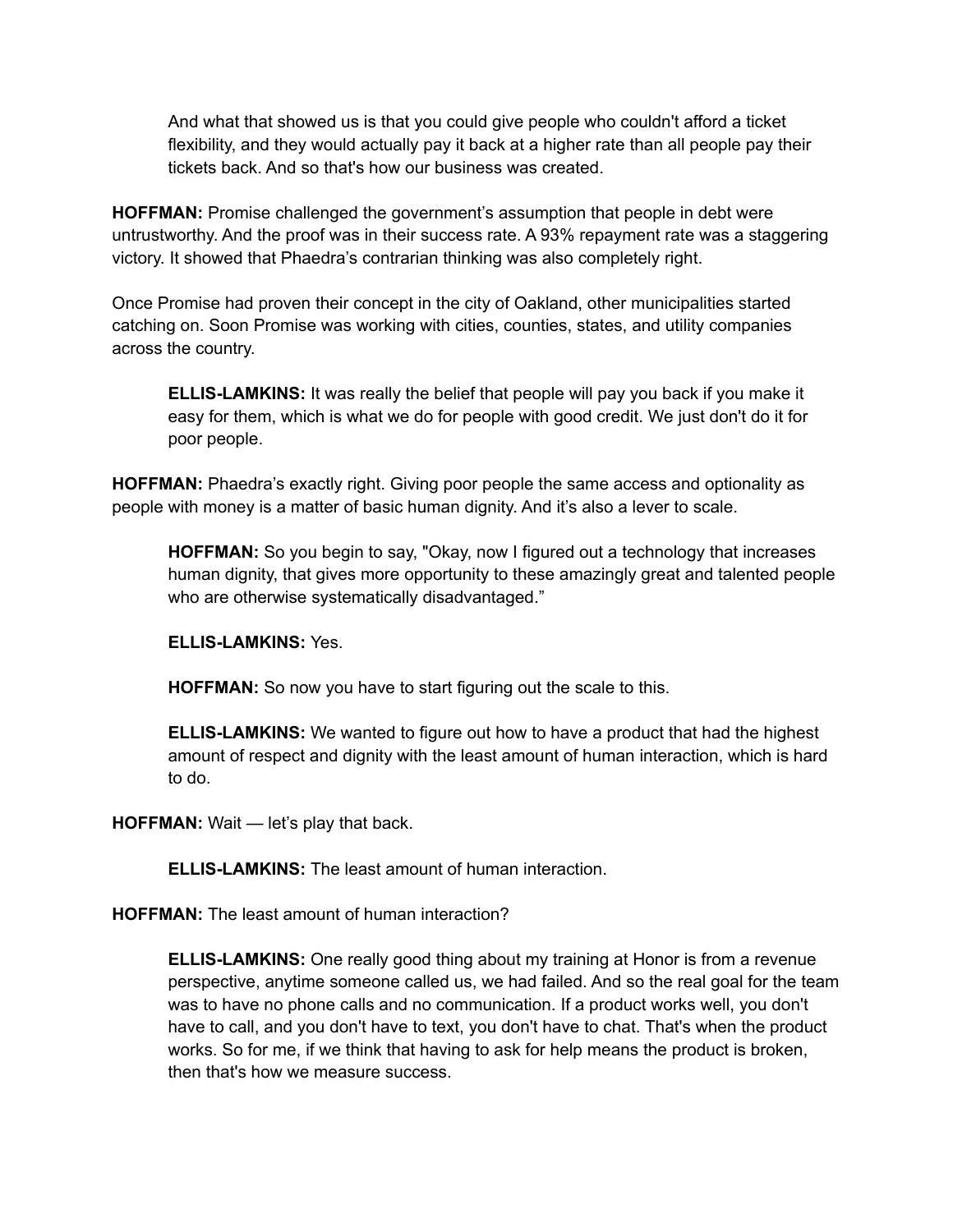**HOFFMAN:** This is a terrific contrarian-and-right definition of customer success. Because no one calls their utility bill payment platform to say, "Hey, everything's going great! Good job!" They call when they have a question, a problem, or a complaint.

This very topic came up in my recent conversation with Paul English, the co-founder of Kayak. Paul also believes that if your customers are calling you, your site isn't simple enough. In fact, he so believes it that in the early days of KAYAK, the customer service number was his personal cell phone.

**PAUL ENGLISH:** The funniest call I got was from an older woman who said, "I'm trying to get my daughter to come visit me. We're trying to find flights for her." And she called me on my cell phone. I said, "I'm happy to help you. Where'd you get this phone number?" And she said, "It's on the bulletin board at the senior home." And I said, "Have you tried KAYAK?" And she said, "What's that?" I said, "It's a website to find flights." And she said, "Well, we don't own a computer."

I learned something from the call: Travel can be stressful, and she wanted her daughter to come visit. And even though she didn't own a computer, I tuned my compassion skills during that call, and it made me more compassionate to the next person. And it made me just focus on: we got to make this simple.

**HOFFMAN:** Like Paul English, Phaedra's team at Promise took careful notes when they got customer calls. And they used these insights to design a more compassionate experience.

**ELLIS-LAMKINS:** We thought that treating people with respect and dignity was the secret to them performing better. And so we just tracked it. The number one thing people called us for were extensions. I need two more weeks. And so then we realized let's just stop. We don't even need you to call and ask us, we're going to automate the process of extension. You can just do it yourself, and you know what, 90% of people pay within two weeks. So then we were like, "Cool, you don't need to call and ask us," everyone gets an extension. It's an automatic thing.

**HOFFMAN:** What's so smart about this approach is that she is improving the user experience from a quantitative and qualitative standpoint.

Qualitatively, granting automatic extensions is a move that's right in line with increasing user dignity. Think about the last time you needed an extension for something. An extension on a work deadline, or on a loan from a friend. It can feel bad to ask for more time, no matter the reason.

Now think about how great it feels when your professor, or your boss, or your friend, grants an extension before you even ask. That's the kind of experience Phaedra wanted to provide her customers at scale.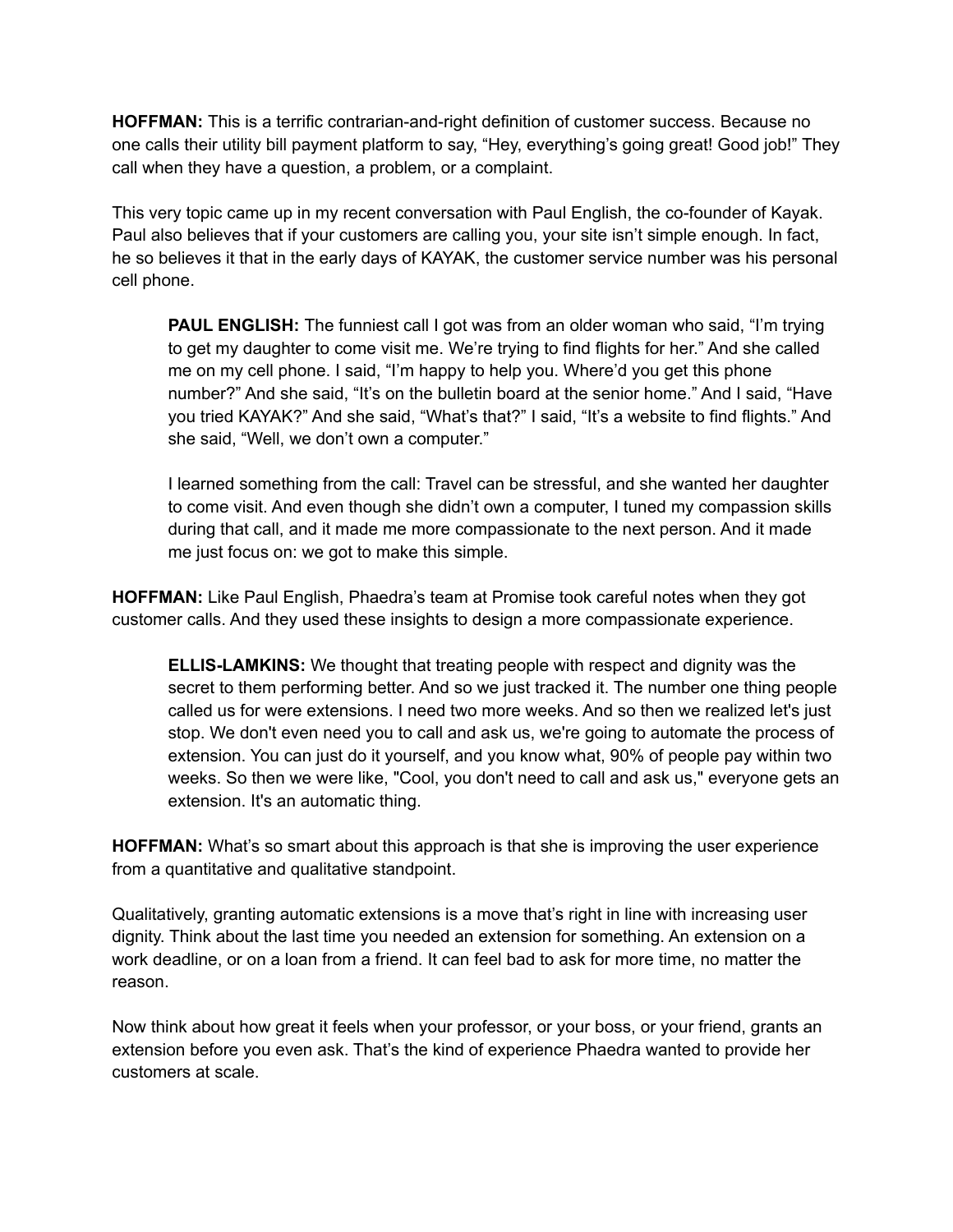But quantitatively, the case for automatic extensions is just as strong. It improved repayment rates, while decreasing the frequency of customer service calls. Phaedra could take this data to any local government and say, "See? If you grant people an extension instead of penalizing them, your rate of repayment goes up!"

She's not asking governments to take her word for it. The proof is in the data. And the data helps the core product improve.

**ELLIS-LAMKINS:** The more that we had technology, the cheaper the product could be. And our goal is: all of our products right now are interest free, and so we needed to be able to keep it the cost of operating it as low as possible. And so the way we think about scale is the more people, the cheaper the product, the better the product, but obsessed about the customer experience.

**HOFFMAN:** Here's another contrarian insight that showed her deep understanding of what constitutes dignity for the customer.

**ELLIS-LAMKINS:** We don't have an app. Everyone's like, "Build an app." I'm like, "No one wants the app to pay their bills with us. They don't want something using their data, tracking their information."

**HOFFMAN:** This key insight helped Promise build an intuitive, plug-and-play interface with utilities' and cities' payment portals.

**ELLIS-LAMKINS:** The folks we work with are the most overworked, stressed, trying to manage a lot. We should bother people as little as possible and make it as easy as possible. That's the goal.

**HOFFMAN:** This insight shows a deep understanding of Promise's core user. If their users don't want an app, then conventional wisdom around apps doesn't matter.

Ultimately, though, Promise doesn't want to be the only entity to understand its people. Delivering dignity to users only really works when governments see people through those same compassionate eyes.

But Phaedra has observed signs this is happening.

**ELLIS-LAMKINS:** One of our first clients, Louisville Water, 40% of people were behind. So all of a sudden you have this crisis where you're in the middle of a pandemic, you don't want to shut off people's water, and 40% of people are behind. They were like, "It would take us 10 years to shut everyone off based on our staffing levels." And so you have this perfect kind of crisis.